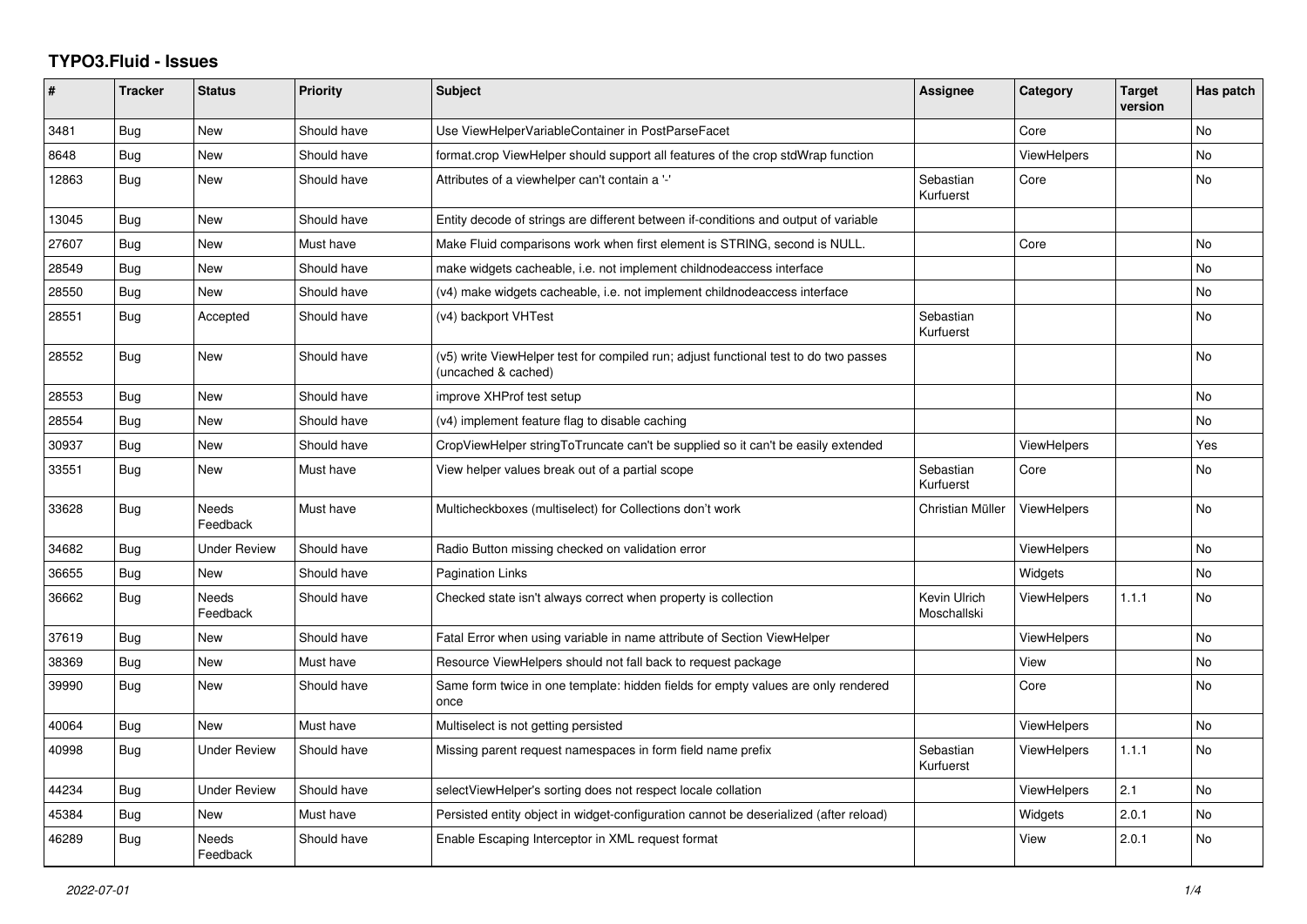| ∦     | <b>Tracker</b> | <b>Status</b>            | <b>Priority</b> | <b>Subject</b>                                                                       | <b>Assignee</b>        | Category    | <b>Target</b><br>version | Has patch |
|-------|----------------|--------------------------|-----------------|--------------------------------------------------------------------------------------|------------------------|-------------|--------------------------|-----------|
| 47006 | Bug            | <b>Under Review</b>      | Should have     | widget identifier are not unique                                                     |                        |             |                          | No        |
| 49038 | Bug            | New                      | Must have       | form.select does not select the first item if prependOptionValue is used             |                        |             |                          | No        |
| 49600 | Bug            | New                      | Should have     | f:form tag shown as a HTML on frontend                                               |                        | ViewHelpers |                          | No        |
| 50888 | Bug            | <b>Under Review</b>      | Should have     | WSOD by changing name of section and if Fluid caches are generated                   |                        |             |                          | No        |
| 51239 | <b>Bug</b>     | <b>Under Review</b>      | Must have       | AbstractViewHelper use incorrect method signature for "\$this->systemLogger->log()"  | Adrian Föder           | Core        |                          | Yes       |
| 52419 | Bug            | <b>New</b>               | Should have     | Wrong PHPDocs notation for default value inline f:translate viewhelper               |                        |             | 2.0                      | No        |
| 52536 | Bug            | <b>Under Review</b>      | Should have     | Errorclass not set if no property-attribute set                                      |                        |             |                          |           |
| 52591 | Bug            | New                      | Should have     | The Pagination Widget broken for joined objects                                      |                        |             |                          | No.       |
| 53806 | Bug            | <b>Under Review</b>      | Should have     | Paginate widget maximumNumberOfLinks rendering wrong number of links                 | Bastian<br>Waidelich   | Widgets     |                          | No        |
| 54284 | Bug            | <b>New</b>               | Should have     | Default Option for Switch/Case VH                                                    |                        | ViewHelpers |                          | No        |
| 55008 | Bug            | <b>Under Review</b>      | Should have     | Interceptors should be used in Partials                                              | Christian Müller       |             |                          | No        |
| 57885 | Bug            | New                      | Must have       | Inputs are cleared from a second form if the first form produced a vallidation error |                        |             |                          | No        |
| 58862 | Bug            | <b>Needs</b><br>Feedback | Should have     | FormViewHelper doesn't accept NULL as value for \$arguments                          | Bastian<br>Waidelich   | ViewHelpers |                          | Yes       |
| 58921 | Bug            | New                      | Should have     | f:form.* VHs crash if NOT inside f:form but followed by f:form                       |                        |             |                          | <b>No</b> |
| 58983 | Bug            | New                      | Should have     | format.date does not respect linebreaks and throws exception                         |                        |             |                          | No        |
| 59057 | <b>Bug</b>     | <b>Under Review</b>      | Must have       | Hidden empty value fields shoud be disabled when related field is disabled           | Bastian<br>Waidelich   | ViewHelpers |                          | No        |
| 60856 | Bug            | <b>New</b>               | Must have       | Target attribute not supported by the form viewhelper                                |                        | ViewHelpers |                          | Yes       |
| 65424 | Bug            | <b>Under Review</b>      | Should have     | SelectViewHelper must respect option(Value Label)Field for arrays                    |                        | ViewHelpers |                          | No        |
| 1907  | Feature        | New                      | Could have      | Default values for view helpers based on context                                     |                        | Core        |                          |           |
| 3291  | Feature        | Needs<br>Feedback        | Should have     | Cacheable viewhelpers                                                                |                        |             |                          | No        |
| 3725  | Feature        | New                      | Could have      | <b>CSS Engine</b>                                                                    | Christian Müller       | ViewHelpers |                          | No        |
| 4704  | Feature        | New                      | Should have     | Improve parsing exception messages                                                   |                        | Core        |                          |           |
| 5933  | Feature        | Accepted                 | Should have     | Optional section rendering                                                           | Sebastian<br>Kurfuerst | ViewHelpers |                          | No        |
| 7608  | Feature        | New                      | Could have      | Configurable shorthand/object accessor delimiters                                    |                        | Core        |                          | Yes       |
| 8989  | Feature        | Needs<br>Feedback        | Could have      | Search path for fluid template files                                                 |                        | View        |                          | No        |
| 9005  | Feature        | Accepted                 | Could have      | Fluid Template Analyzer (FTA)                                                        | Sebastian<br>Kurfuerst |             |                          |           |
| 9514  | Feature        | New                      | Should have     | Support explicit Array Arguments for ViewHelpers                                     |                        |             |                          |           |
| 10472 | Feature        | New                      | Could have      | Fluid Standalone distribution                                                        |                        | Core        |                          | No        |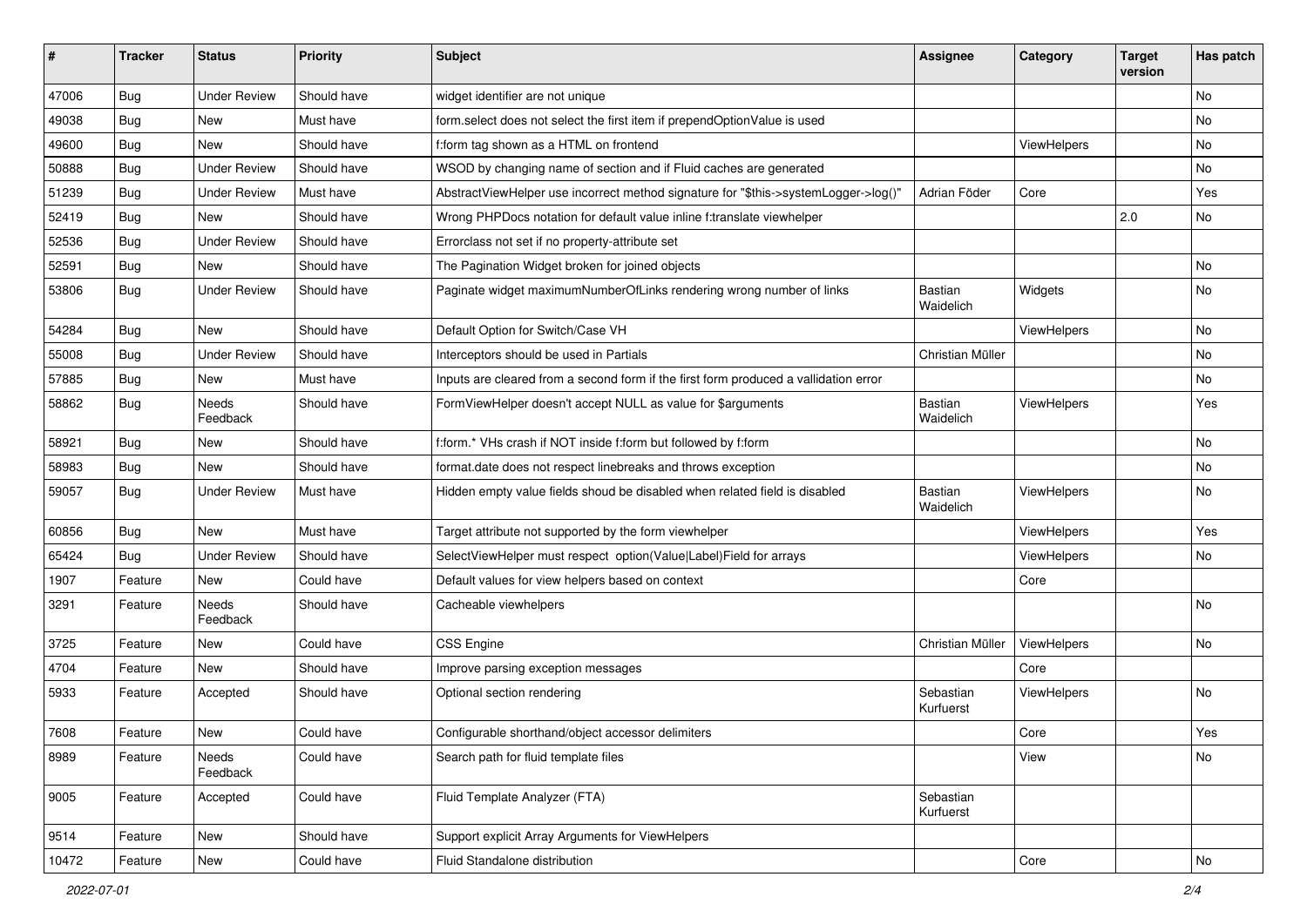| $\#$  | <b>Tracker</b> | <b>Status</b>       | <b>Priority</b> | <b>Subject</b>                                                                                       | <b>Assignee</b>       | Category    | <b>Target</b><br>version | Has patch |
|-------|----------------|---------------------|-----------------|------------------------------------------------------------------------------------------------------|-----------------------|-------------|--------------------------|-----------|
| 30555 | Feature        | New                 | Could have      | Make TagBuilder more extensible                                                                      |                       | Core        |                          | <b>No</b> |
| 31955 | Feature        | New                 | Should have     | f:uri.widget                                                                                         |                       | Widgets     |                          | No        |
| 33215 | Feature        | New                 | Should have     | RFC: Dynamic values in ObjectAccess paths                                                            |                       |             |                          | No        |
| 33394 | Feature        | Needs<br>Feedback   | Should have     | Logical expression parser for BooleanNode                                                            | <b>Tobias Liebig</b>  | Core        |                          | No        |
| 36410 | Feature        | New                 | Should have     | Allow templates to send arguments back to layout                                                     |                       | ViewHelpers |                          | No        |
| 36559 | Feature        | New                 | Could have      | New widget progress bar                                                                              |                       |             |                          | Yes       |
| 37095 | Feature        | New                 | Should have     | It should be possible to set a different template on a Fluid TemplateView inside an<br>action        | Christopher<br>Hlubek |             |                          | No        |
| 38130 | Feature        | New                 | Should have     | Checkboxes and multiple select fields should have an assignable default value                        |                       |             |                          | No        |
| 39936 | Feature        | New                 | Should have     | registerTagAttribute should handle default values                                                    |                       | ViewHelpers |                          | No        |
| 40081 | Feature        | New                 | Should have     | Allow assigned variables as keys in arrays                                                           |                       |             |                          | No        |
| 42397 | Feature        | New                 | Should have     | Missing viewhelper for general links                                                                 |                       |             |                          | No        |
| 43346 | Feature        | <b>Under Review</b> | Should have     | Allow property mapping configuration via template                                                    | Karsten<br>Dambekalns | ViewHelpers | 2.1                      | No        |
| 45153 | Feature        | New                 | Should have     | f:be.menus.actionMenuItem - Detection of the current select option is insufficient                   |                       |             |                          | No        |
| 45345 | Feature        | Needs<br>Feedback   | Should have     | Easy to use comments for fluid that won't show in output                                             |                       |             |                          |           |
| 46257 | Feature        | <b>Under Review</b> | Should have     | Add escape sequence support for Fluid                                                                |                       | Core        |                          | No        |
| 46545 | Feature        | New                 | Should have     | Better support for arrays in options of SelectViewHelper                                             |                       |             |                          | No        |
| 48355 | Feature        | New                 | Could have      | Assign output of viewhelper to template variable for further processing.                             |                       |             |                          |           |
| 49756 | Feature        | <b>Under Review</b> | Should have     | Select values by array key in checkbox viewhelper                                                    |                       |             |                          | No        |
| 51100 | Feature        | New                 | Must have       | Links with absolute URI should have the option of URI Scheme                                         |                       | ViewHelpers |                          | No        |
| 51277 | Feature        | New                 | Should have     | ViewHelper context should be aware of actual file occurrence                                         |                       |             |                          | No        |
| 52640 | Feature        | <b>Under Review</b> | Should have     | Create an UnlessViewHelper as opposite to the IfViewHelper                                           | Marc Neuhaus          |             |                          | No        |
| 60003 | Feature        | New                 | Should have     | Add required-Attribute to f:form.password                                                            |                       | ViewHelpers |                          | No        |
| 60181 | Feature        | New                 | Could have      | Caching mechanism for Fluid Views/Templates                                                          |                       | View        |                          | No        |
| 60271 | Feature        | New                 | Should have     | Paginate viewhelper, should also support arrays                                                      |                       |             |                          | No        |
| 62346 | Feature        | New                 | Could have      | f:comment should have high precende                                                                  |                       | Core        | 3.x                      | No        |
| 5636  | Task           | <b>Under Review</b> | Must have       | Form_RadioViewHelper and CheckBoxViewHelper miss check for existing object<br>before it is accessed. |                       |             |                          | No        |
| 8491  | Task           | Needs<br>Feedback   | Should have     | link.action and uri.action differ in absolute argument                                               | Karsten<br>Dambekalns | ViewHelpers |                          | No        |
| 9950  | Task           | New                 | Should have     | Binding to nested arrays impossible for form-elements                                                |                       | ViewHelpers |                          |           |